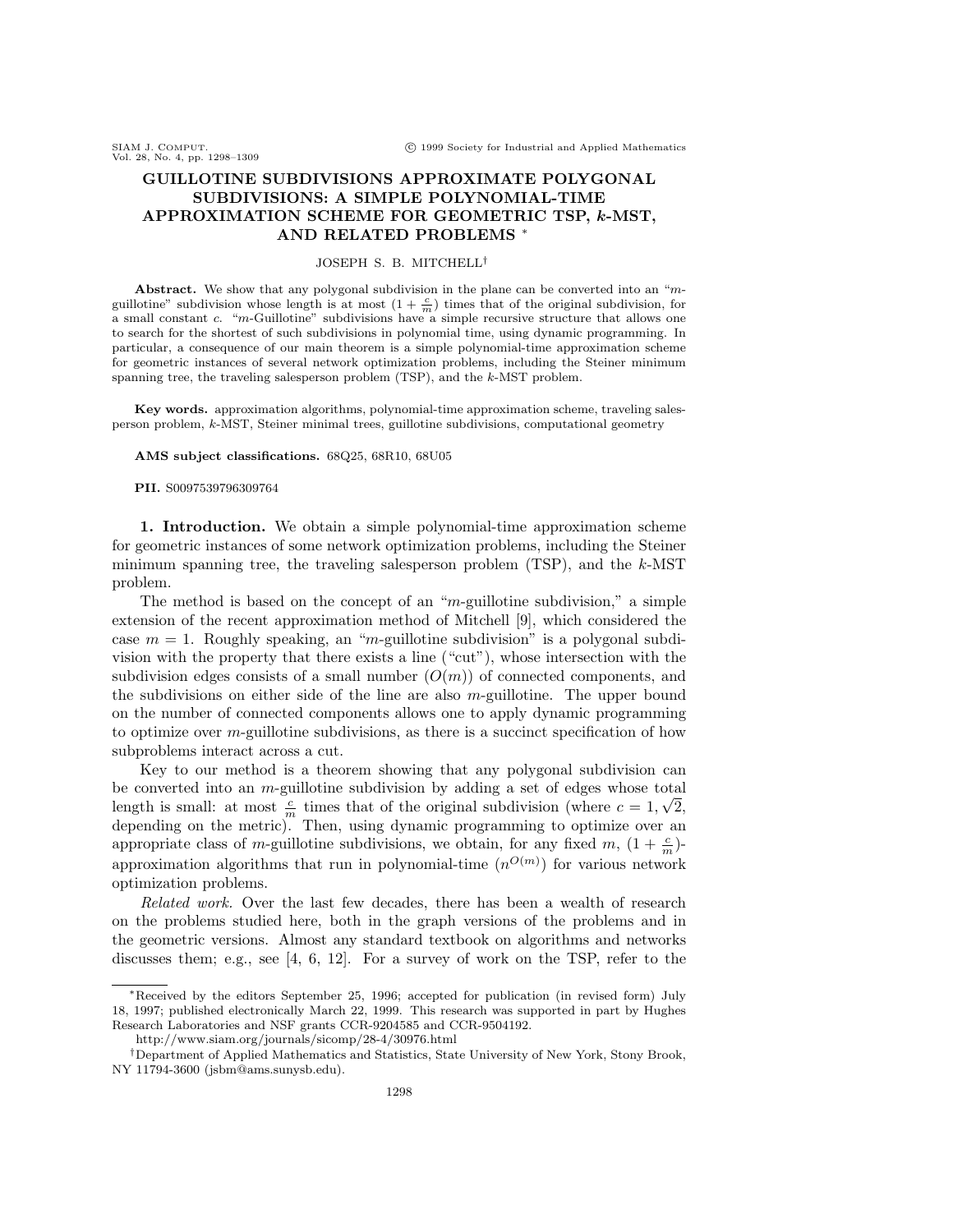book [7] edited by Lawler et al. For a survey on approximation algorithms, refer to the recent book [5] edited by Hochbaum.

All of the geometric optimization problems considered here are known to be NPhard. Polynomial-time approximation algorithms were known, allowing one to get within a constant factor of optimal. However, it has been open as to whether or not one can, in polynomial time, achieve an approximation factor of  $(1 + \epsilon)$  for any fixed  $\epsilon > 0$ ; i.e., no polynomial-time approximation scheme (PTAS) was known. In particular, no factor better than the Christofides bound of 1.5 was known for the Euclidean TSP.

In this paper, we point out how a minor modification to a previous result [9, 11] (see also [3]) leads to a PTAS for various geometric optimization problems, including the TSP, Steiner tree, and k-MST.

In an exciting recent development, Arora [1] announced that he had found a PTAS for the Euclidean TSP, as well as the other problems considered in this paper, thereby achieving essentially the same results that we report here, using decomposition schemes that are somewhat similar to our own. Arora's remarkable results predate this paper by several weeks. Arora has generalized his method also to higher dimensions, obtaining a running time of  $n^{O(\log^{d-2} n)/e^{d-1}}$  in d dimensions. For the two-dimensional TSP, Arora estimates that his analysis yields a time bound of roughly  $n^{100/\epsilon}$ ; he adds that a more careful analysis should yield roughly  $n^{30/\epsilon}$ . In this paper, we give analysis giving an explicit exponent: time  $O(n^{20m+5})$  to get within factor  $\left(1+\frac{2\sqrt{2}}{m}\right)$  of optimal in the Euclidean planar TSP; in terms of  $\epsilon$ , the time bound is  $O(n^{\frac{40\sqrt{2}}{\epsilon}+5})$ .

2.  $m$ -Guillotine subdivisions. We follow most of the notation of [9], only somewhat generalized. We consider a polygonal subdivision ("planar straight-line graph") S that has n edges (and hence  $O(n)$  vertices and facets). Let E denote the union of the edge segments of  $S$ , and let  $V$  denote the vertices of  $S$ . We can assume (without loss of generality) that S is restricted to the unit square, B (i.e.,  $E \subset \text{int}(B)$ ). Then, each facet (2-face) is a bounded polygon, possibly with holes. The length of S is the sum of the lengths of the edges of  $S$ . If all edges  $E$  are horizontal or vertical, then we say that  $S$  is *rectilinear*.

A closed, axis-aligned rectangle W is a window if  $W \subseteq B$ . In the following definitions, we fix attention on a given window, W.

A line  $\ell$  is a cut for E (with respect to W) if  $\ell$  is horizontal or vertical and  $\ell \cap \text{int}(W) \neq \emptyset$ . The intersection,  $\ell \cap (E \cap \text{int}(W))$ , of a cut  $\ell$  with  $E \cap \text{int}(W)$ (the restriction of E to the window  $W$ ) consists of a discrete (possibly empty) set of subsegments of  $\ell$ . (Some of these "segments" may be single points, where  $\ell$  crosses an edge.) The endpoints of these subsegments are called the *endpoints along*  $\ell$  (with respect to W). (The two points where  $\ell$  crosses the boundary of W are not considered to be endpoints along  $\ell$ .) Let  $\xi$  be the number of endpoints along  $\ell$ , and let the points be denoted by  $p_1, \ldots, p_{\xi}$ , in order along  $\ell$ .

For a positive integer m, we define the m-span,  $\sigma_m(\ell)$ , of  $\ell$  (with respect to W) as follows. If  $\xi \leq 2(m-1)$ , then  $\sigma_m(\ell) = \emptyset$ ; otherwise,  $\sigma_m(\ell)$  is defined to be the (possibly zero-length) line segment,  $p_m p_{\xi-m+1}$ , joining the mth endpoint,  $p_m$ , with the *m*th-from-the-last endpoints,  $p_{\xi-m+1}$ . (See Figure 2.1.)

A (horizontal or vertical) cut  $\ell$  is an m-perfect cut with respect to W if  $\sigma_m(\ell) \subseteq E$ . In particular, if  $\xi \leq 2(m-1)$ , then  $\ell$  is trivially an m-perfect cut (since  $\sigma_m(\ell) = \emptyset$ ). Similarly, if  $\xi = 2m-1$ , then  $\ell$  is m-perfect (since  $\sigma_m(\ell)$  is a single point). Otherwise, if  $\ell$  is m-perfect, and  $\xi \geq 2m$ , then  $\xi = 2m$ . See Figure 2.2 for an example.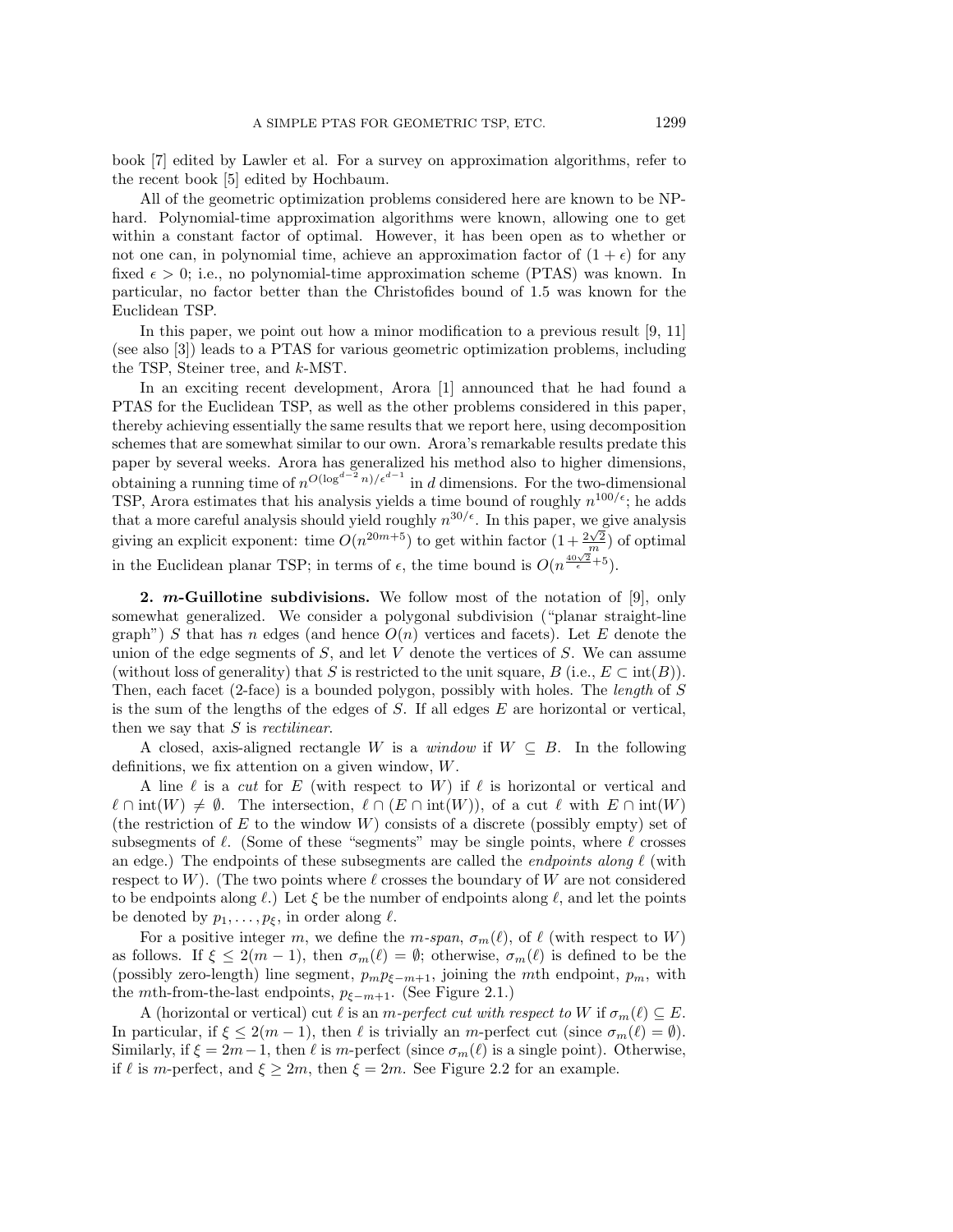

Fig. 2.1. Definition of m-span.



FIG. 2.2. The vertical cuts  $\ell_1, \ell_2, \ell_3, \ell_4$  are 3-perfect (also m-perfect, for  $m \geq 4$ ). The cut  $\ell_4$  is also 2-perfect (but not 1-perfect).

Finally, we say that S is an m-quillotine subdivision with respect to window  $W$  if either (1)  $E \cap \text{int}(W) = \emptyset$ ; or (2) there exists an m-perfect cut,  $\ell$ , with respect to W, such that S is m-guillotine with respect to windows  $W \cap H^+$  and  $W \cap H^-$ , where  $H^+$ ,  $H^-$  are the closed half-planes induced by  $\ell$ . We say that S is an m-guillotine subdivision if S is m-guillotine with respect to the unit square,  $B$ . A 1-guillotine subdivision is illustrated in Figure 2.3, where "cut" is used to indicate where a 1 perfect cut can be made.

3. The main theorem. For rectilinear subdivisions, the proof of our main theorem directly follows that of [9] with only a very minor change: we use the concept of "m-darkness," in which we require  $m$  walls to block light from the boundary. The proof in [9] used  $m = 1$ ; so we copy below the proof from [9] with "m" replacing "1".

THEOREM 3.1. Let S be a rectilinear subdivision, with edge set E, of length L. Then, for any positive integer m, there exists an m-guillotine rectilinear subdivision,  $S_G$ , of length at most  $(1+\frac{1}{m})L$  whose edge set,  $E_G$ , contains E.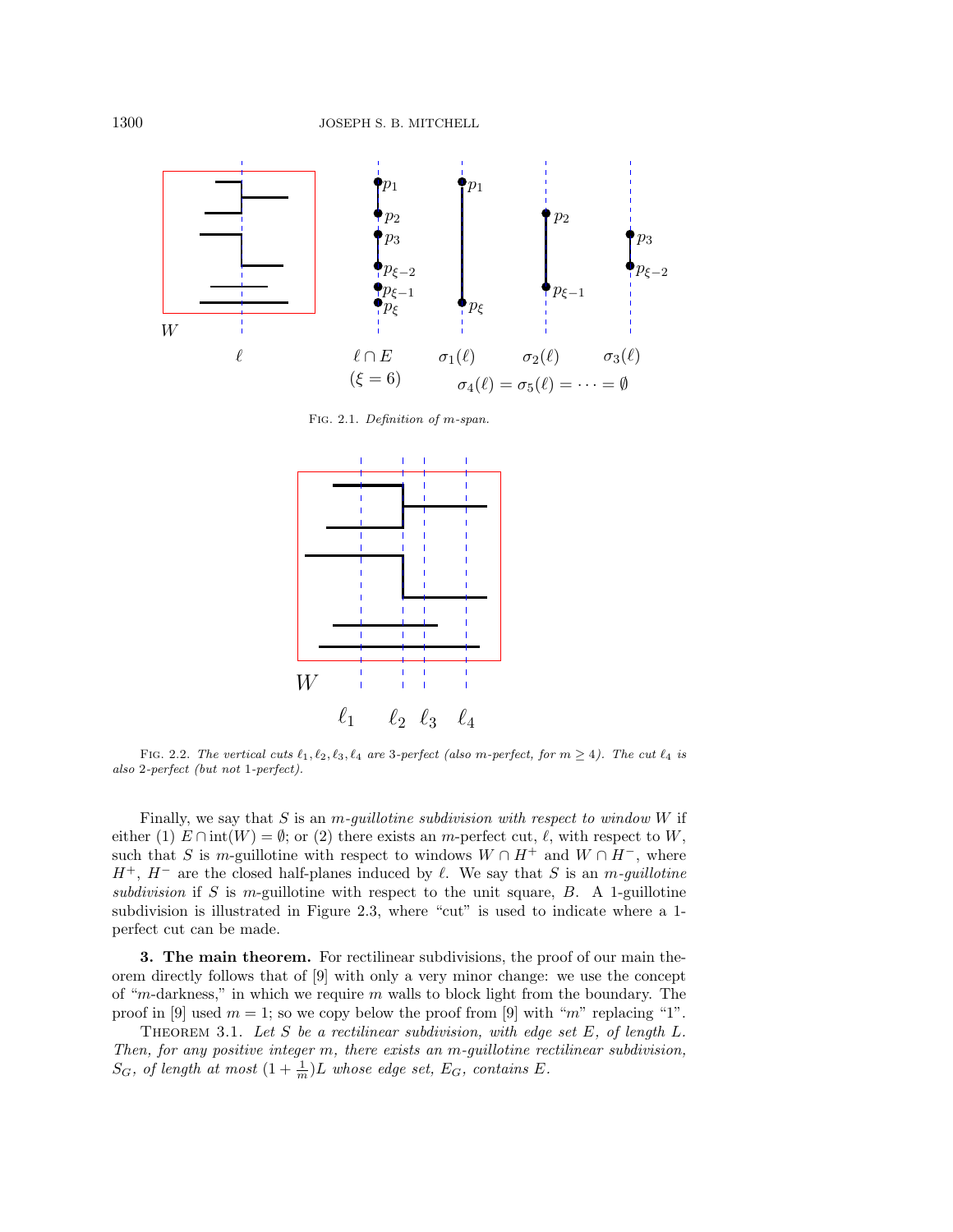

Fig. 2.3. An example of a 1-guillotine rectilinear subdivision.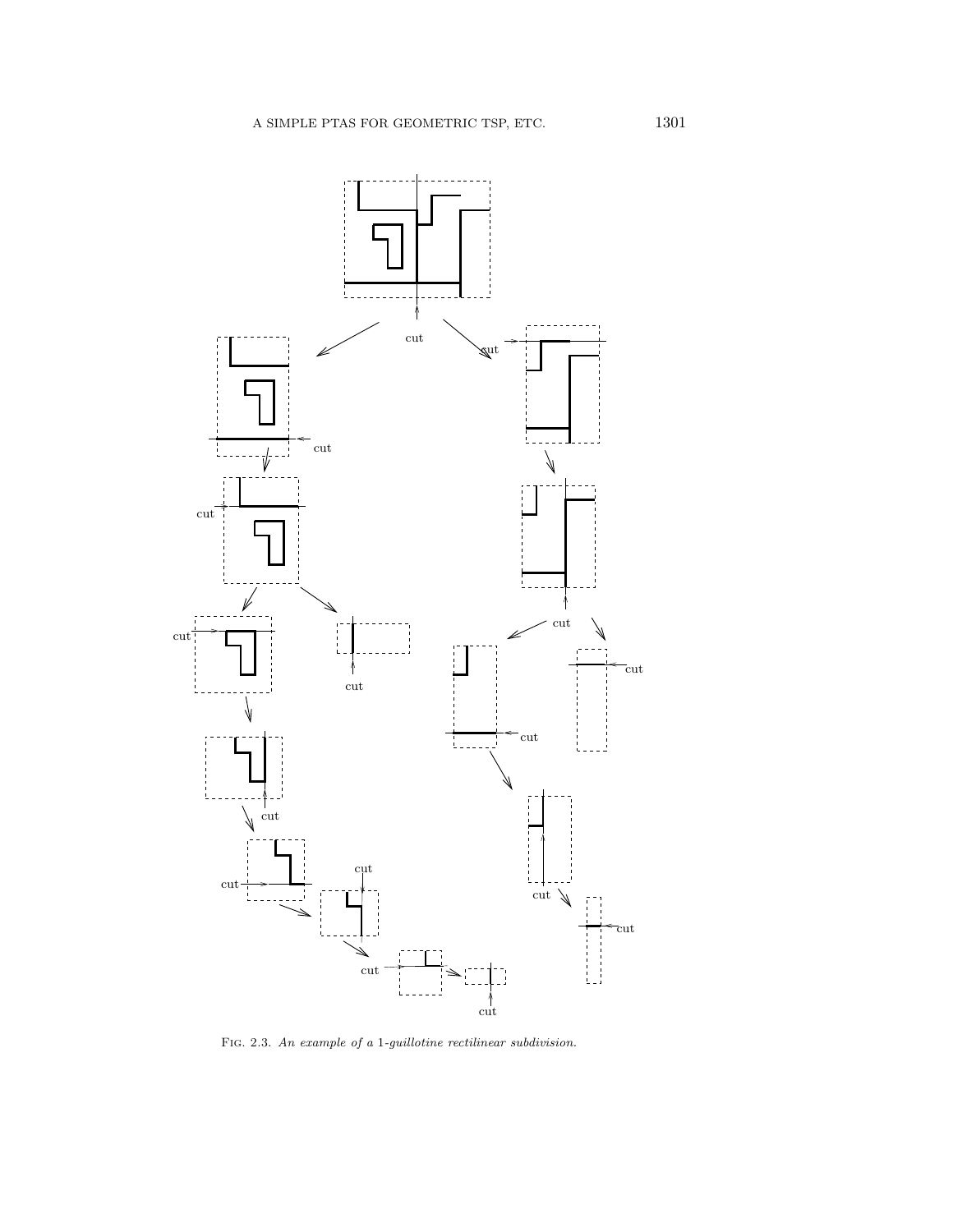

FIG. 3.1. Subsegment pq  $\subset \ell$  is 3-dark; its length is charged to the 3 levels of E that lie above it and the 3 levels of E that lie below it.

*Proof.* We will convert S into an  $m$ -guillotine subdivision  $S_G$  by adding to E a new set of horizontal/vertical edges whose total length is at most  $\frac{1}{m}L$ . The construction is recursive; at each stage, we show that there exists a cut,  $\ell$ , with respect to the current window  $W$  (which initially is the box  $B$ ), such that we can afford to add the m-span  $\sigma_m(\ell)$  to E, while appropriately charging off the length of  $\sigma_m(\ell)$ . (Once we add  $\sigma_m(\ell)$  to E,  $\ell$  becomes an m-perfect cut with respect to W.)

In fact, we will restrict ourselves to a special discrete set,  $\mathcal{L}$ , of horizontal/vertical cuts, namely those determined by the  $x$ - or  $y$ -coordinates of original vertices  $V$  of the subdivision, or by the midpoints between consecutive x- or y-coordinates of  $V$ .

First, note that if an m-perfect cut (with respect to  $W$ ) exists, then we can simply use it and proceed, recursively, on each side of the cut.

We say that a point p on a cut  $\ell$  is m-dark with respect to  $\ell$  and W if, along  $\ell^{\perp} \cap \text{int}(W)$ , there are at least m endpoints (strictly) on each side of p, where  $\ell^{\perp}$  is the line through p and perpendicular to  $\ell$ .<sup>1</sup> We say that a subsegment of  $\ell$  is m-dark (with respect to W) if all points of the segment are m-dark with respect to  $\ell$  and W.

The important property of m-dark points along  $\ell$  is the following. Assume, without loss of generality, that  $\ell$  is horizontal. The m-dark portion of  $\ell$  is, in general, a union of subsegments of  $\ell \cap W$ , some endpoints of which may not be themselves  $m$ -dark points. (In terms of the *length* (measure) of the  $m$ -dark portion, though, the discrete set of endpoints is not relevant.) Let  $pq$  be an open subsegment of the m-dark portion of  $\ell$ . Then we can charge the length of pq off to the bottoms of the first m subsegments,  $E^+ \subseteq E$ , of edges that lie above pq, and the tops of the first m subsegments,  $E^- \subseteq E$ , of edges that lie below pq (since we know that there are at least m edges "blocking" pq from the top/bottom of W). We charge pq's length half to  $E^+$  (charging each of the m levels of  $E^+$  from below, with  $\frac{1}{2m}$  units of charge) and half to  $E^-$  (charging each of the m levels of  $E^-$  from above, with  $\frac{1}{2m}$  units of charge). In Figure 3.1 we illustrate how a 3-dark subsegment,  $pq$ , has its length charged off to the 3 levels of  $E$  that are above/below it.

<sup>&</sup>lt;sup>1</sup>We can think of the edges E as being "walls" that are not very effective at blocking light—light can go through  $m-1$  walls but is stopped when it hits the mth wall; then, p on a line  $\ell$  is m-dark if p is not illuminated when light is shone in from the boundary of W, along the direction of  $\ell^{\perp}$ .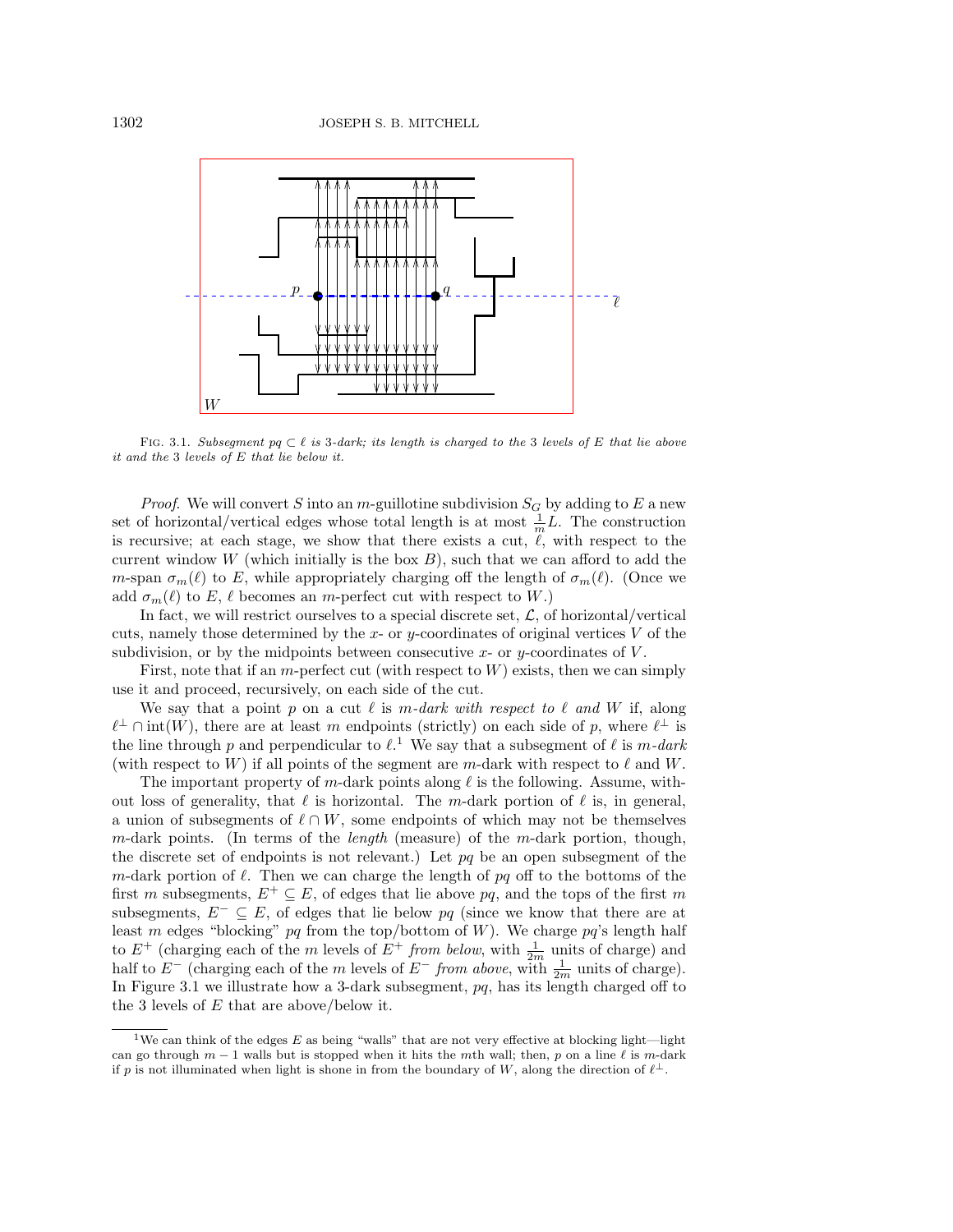We call a cut  $\ell$  favorable if the total length of the m-dark portion of  $\ell$  is at least as great as the length of the m-span,  $\sigma_m(\ell)$ . The lemma below shows that a favorable cut always exists (even one in the special discrete set,  $\mathcal{L}$ ). For a favorable cut  $\ell$ , we add its m-span to the edge set (charging off its length, as above), and recurse on each side of the cut, in the two new windows. After a portion of  $E$  has been charged on one side, due to a cut  $\ell$ , it will be within m levels of the boundary of the windows on either side of  $\ell$ , and, hence, within m levels of the boundary of any future windows, found deeper in the recursion that contain the portion. Thus, no portion of  $E$  will ever be charged more than once from each side (top and bottom), so no portion of  $E$ will ever pay more than its total length, times  $\frac{1}{m}$ , in charge  $(\frac{1}{2m}$  from each side). Also, the new edges added (the spans  $\sigma_m(\ell)$ ) are never themselves charged, since they lie on window boundaries and cannot therefore serve to make a portion of some future cut m-dark.

(Note too that, in order for a cut  $\ell$  to be favorable but not m-perfect, there must be at least one segment (in fact, at least m segments) of E parallel to  $\ell$  in each of the two open half-planes induced by  $\ell$ ; thus, the recursion must terminate in a finite number of steps.)

Since the total length of all m-spans for all favorable cuts is at most  $\frac{1}{m}L$ , and the total length of all  $m$ -spans for all  $m$ -perfect cuts is at most  $L$ , we are done.

We now prove our key lemma, which guarantees the existence of a favorable cut. The proof of the lemma uses a particularly simple argument, based on elementary calculus (reversing the order of integration). It appears already in [9], but we repeat it here for completeness.

LEMMA 3.2. For any subdivision S and any window W, there is a favorable cut. Proof. We show that there must be a favorable cut that is either horizontal or vertical.

Let  $f(x)$  denote the length of the m-span (with respect to W) of the vertical line through x. (We define  $f(x) = 0$ , if  $x \in [0,1]$  lies outside of the projection of  $W \subseteq B$ onto the x-axis.) Then,  $\int_0^1 f(x)dx$  is simply the area,  $A_x$ , of the set  $R_x$  of points of W that are m-dark with respect to horizontal cuts. Similarly, define  $g(y)$  to be the length of the m-span of the horizontal line through y, and let  $A_y = \int_0^1 g(y) dy$ .

Assume, without loss of generality, that  $A_x \geq A_y$ . We claim that there exists a horizontal favorable cut; i.e., we claim that there exists a horizontal cut,  $\ell$ , such that the length of its m-dark portion is at least as large as the length of its m-span,  $\sigma_m(\ell)$ . To see this, note that  $A_x$  can be computed by switching the order of integration, "slicing" the region  $R_x$  horizontally, rather than vertically; i.e.,  $A_x = \int_0^1 h(y) dy$ , where  $h(y)$  is the length of the intersection of  $R_x$  with a horizontal line through y (i.e.,  $h(y)$  is the length of the m-dark portion of the horizontal line through y). Thus, since  $A_x \ge A_y$ , we get that  $\int_0^1 h(y) dy \ge \int_0^1 g(y) dy \ge 0$ . Thus, it cannot be that for all values of  $y \in [0,1]$ ,  $h(y) < g(y)$ , so there exists a  $y = y^*$  for which  $h(y^*) \ge g(y^*)$ . The horizontal line through this  $y^*$  is a cut satisfying the claim of the lemma. (If, instead, we had  $A_x \leq A_y$ , then we would get a *vertical* cut satisfying the claim.)

Finally, we note that, in the rectilinear case,  $f$ ,  $g$ , and  $h$  are piecewise-constant, with discontinuities corresponding to vertices V of S. Then, we can always select  $y^*$ to be at a discontinuity or at a midpoint between two discontinuities.

**General polygonal subdivisions.** Consider now a subdivision  $S$  whose edges  $E$  are not rectilinear. A moment's reflection reveals that our charging scheme and the key lemma are quite general and do not really use the rectilinearity of S (or even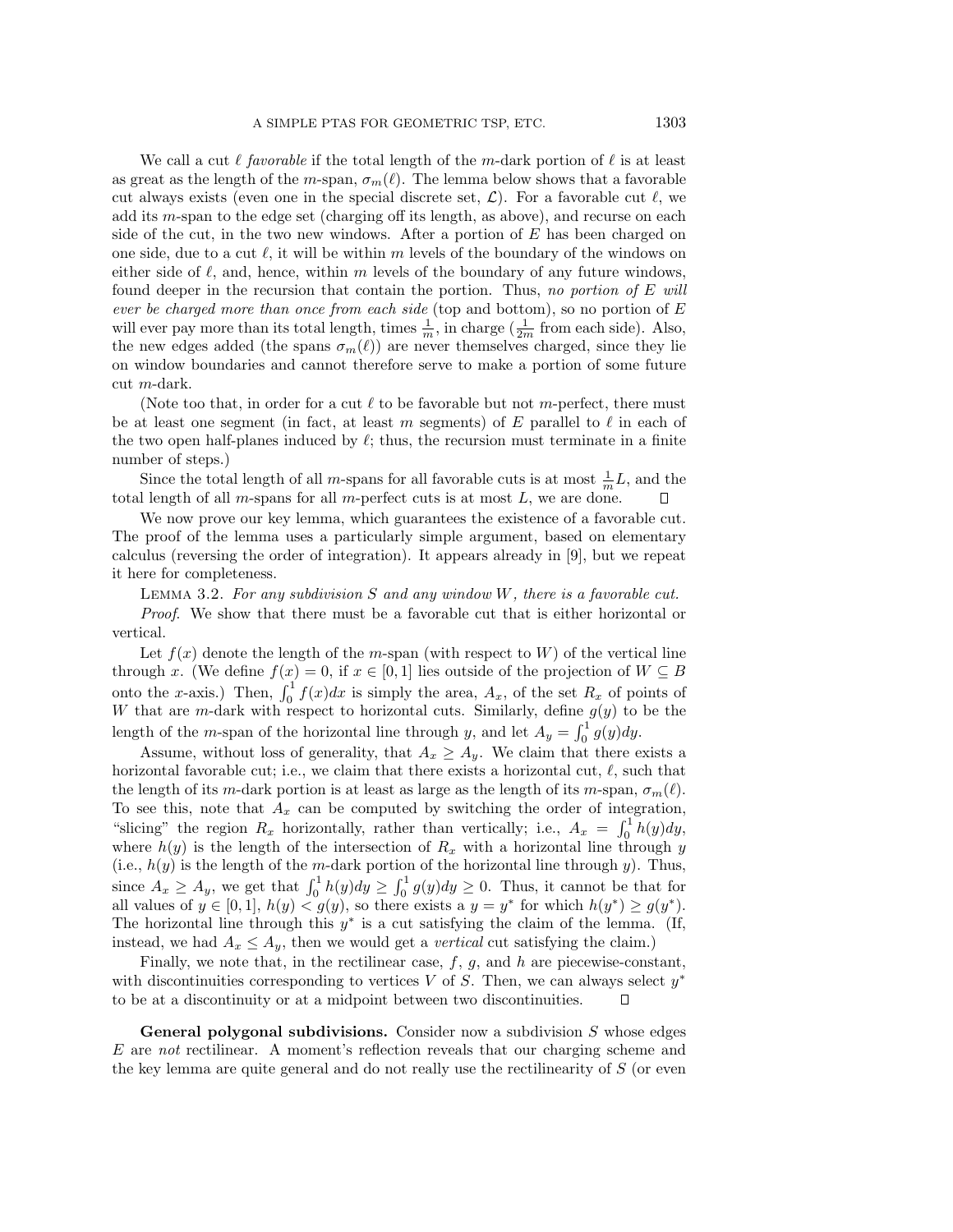the straightness of edges in  $E$ ). In fact, the proof of the main theorem goes through, almost exactly as before, adding "favorable" cuts that are horizontal or vertical, and charging the added length off to the original length of the subdivision. However, we must address the issue of the discretization of cuts (e.g., in order to specify a dynamic program) and, thereby, the termination of the recursion that converts an arbitrary subdivision to an  $m$ -guillotine subdivision.

One approach (as in earlier drafts of this paper) is to use discretization of orientations, and/or discretization onto a sufficiently fine grid. Here, we opt instead to modify slightly our previous definition of m-guillotine subdivision as follows.

Assume, without loss of generality, that no two vertices have a common  $x$ - or  $y$ coordinate. We let  $E_W$  denote the subset of E consisting of the union of segments of  $E$  having at least one endpoint inside (or on the boundary of)  $W$ . The *combinatorial* type (with respect to  $E$ ) of a window W is an ordered listing, for each of the four sides of W, of the identities of the (closed) line segments of  $E_W$  that intersect it (the side of  $W$ , each considered to be an open line segment), as well as the identities of the line segments of  $E_W$  that intersect each of the four corners of W. We say that W is minimal (with respect to E) if there does not exist a  $W' \subset W$ , strictly contained in  $W$ , having the same combinatorial type as  $W$ . By standard critical placement arguments, $2$  we see that, since it has four degrees of freedom, a minimal window is determined by four *contact pairs*, defined by a vertex  $v \in V$  in contact with a side of W or by a corner of W in contact with a segment of  $E_W$ . (Thus, there are at most  $O(n^4)$  minimal windows.) For any window W containing at least one vertex of E, we let  $\overline{W}$  denote a minimal window, contained within W, having the same combinatorial type as W. (At least one such  $\overline{W}$  must exist.)

Now, we say that S is an *m*-quillotine subdivision with respect to window W if either (1)  $V \cap \text{int}(W) = \emptyset$ ; or (2) there exists an m-perfect cut,  $\ell$ , with respect to a minimal window,  $\overline{W} \subseteq W$ , such that S is m-guillotine with respect to windows  $W \cap H^+$  and  $W \cap H^-$ , where  $H^+$ ,  $H^-$  are the closed half-planes induced by  $\ell$ . (Note that, since W is minimal, necessarily windows  $W \cap H^+$  and  $W \cap H^-$  will each have a combinatorial type different from that of  $W$ .)

THEOREM 3.3. Let S be a polygonal subdivision, with edge set  $E$ , of length  $L$ . Then, for any positive integer m, there exists an m-guillotine polygonal subdivision,  $S_G$ , of length at most  $(1 + \frac{\sqrt{2}}{m})L$  whose edge set,  $E_G$ , contains E.

Proof. The proof exactly follows that of the rectilinear case (Theorem 3.1): We use a recursive construction, together with our charging scheme, and Lemma 3.2 applied

<sup>&</sup>lt;sup>2</sup>In particular, an arbitrary window,  $W$ , can be made minimal by the following "shrinking" process: Slide the right side of  $W$  inward until the first *event*, when (a) the side hits a vertex, or (b) an endpoint of the side strikes a segment of  $E_W$ . In case (a), we have "pinned" the right side of  $W$ , and we move next to the top side (then the left side, and the bottom side). In case (b), we next move inwards both of the two sides incident on the corner (endpoint) that struck a segment,  $s \subset E_W$ , while keeping that corner in contact with segment s, until another event (of type (a) or (b)) occurs. (Since we know that  $s \in E_W$  has one of its endpoints inside W, we know that as we slide the corner along s, the two sides either both move inward or both move outward.) Again, in case of an event of type (a), we are done moving those two sides (they are both pinned), and we proceed to move inwards other sides (processing unpinned sides in the order right, top, left, bottom). In case of an event of type (b), a second corner of the window has struck a segment,  $s' \subset E_W$ , and we then proceed to slide three sides of  $W$  inward simultaneously, while keeping both of the pinned corners sliding on their respective segments of  $E_W$ . We may end up having all four sides of W moving inwards at once, with three, or possibly even four (in a degenerate case), corners of W restricted to slide on specific segments of  $E_W$ . Since each of these segments of  $E_W$  must have one endpoint within W, we know that we will eventually have an event of type (a)—a collision with a vertex. When this happens, all four sides of W have been pinned.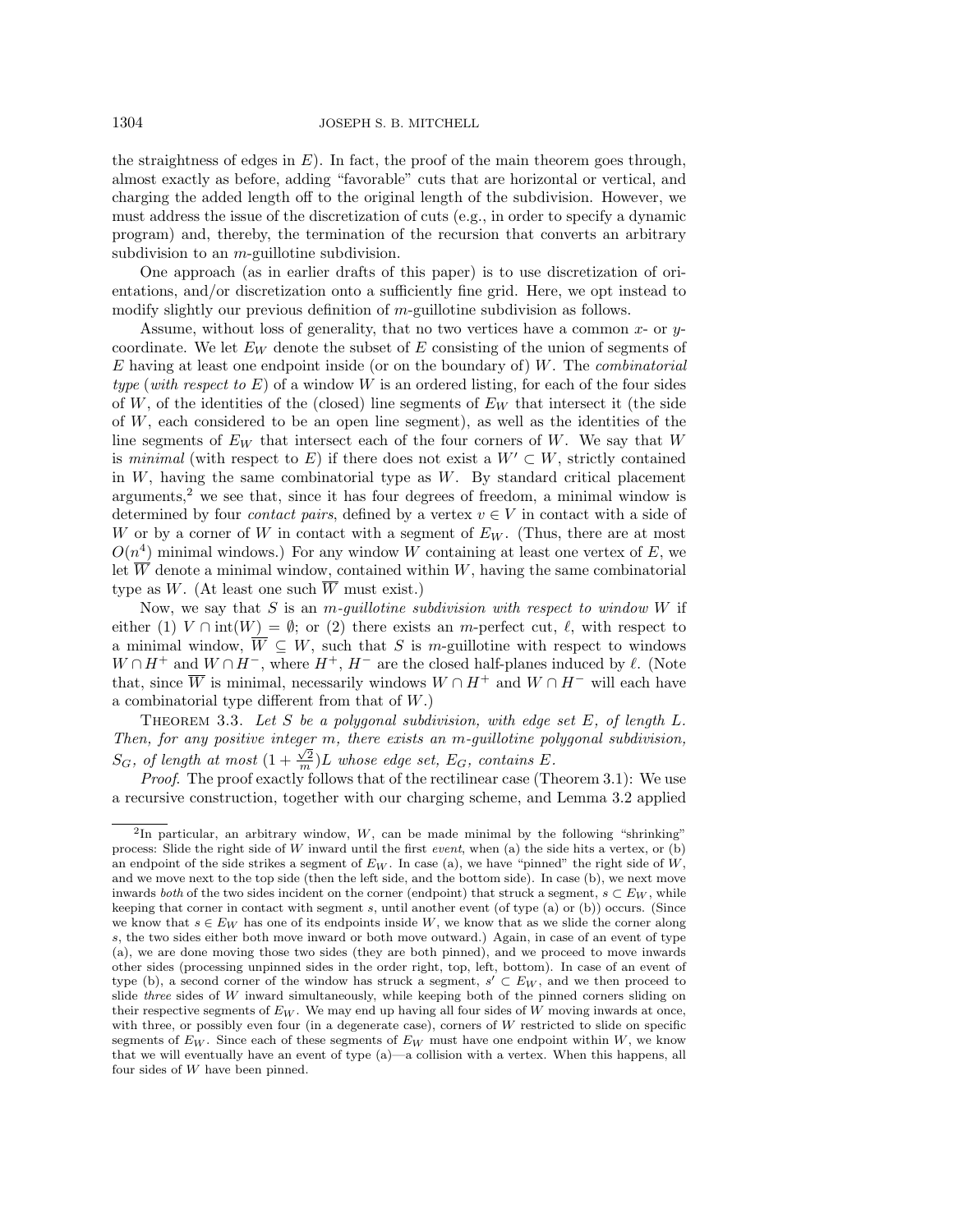to a minimal window  $\overline{W} \subseteq W$ , to show that we can convert S into an m-guillotine subdivision  $S_G$  by adding to  $E$  a new set of horizontal/vertical bridge segments whose total length is at most  $\frac{\sqrt{2}}{m}L$ . (Here, we do not restrict attention to any special subset of horizontal and vertical cuts (such as  $\mathcal{L}$ ); cuts can be classified according to the combinatorial types of the new windows they create.)

The only difference that we should mention is the origin of the " $\sqrt{2}$ " term in the bound. This comes from the fact that each side of an inclined segment of  $E$  may be charged twice, once vertically and once horizontally. Specifically, the charge assigned to a segment is at most  $\frac{1}{m}$  times the sum of the lengths of its x- and y-projections, i.e., at most  $\frac{\sqrt{2}}{m}$  times its length.  $\Box$ 

4. Some applications. We now discuss how our main theorem can be applied, leading to polynomial-time approximation schemes for some NP-hard optimization problems on a set  $P$  of  $n$  sites in the plane.

Steiner tree problem: Determine a tree of minimum total length that spans (visits) the set of points  $P$ . In this problem, as opposed to the *minimum spanning tree* (MST) problem (solvable exactly in  $O(n \log n)$ ) time for points in the Euclidean plane [13]), the tree is allowed to have vertices ("Steiner points") that are not among the points of P.

Steiner k-MST problem: For a given integer  $k$   $(k \leq n)$ , determine a tree, possibly with Steiner points, of minimum total length that spans at least  $k$  of the  $n$  points in P.

TSP: Determine a tour (cycle) of minimum length that visits each point of the set, P, of sites. Because it is of minimum length, a Euclidean TSP tour will necessarily visit each site exactly once, and will be a simple polygon (a closed polygonal walk that does not self-intersect). The  $k$ -TSP is to determine a minimum-length tour on a subset of at least  $k$  of the  $n$  points.

k-MST problem: For a given integer  $k$   $(k \leq n)$ , determine a tree, with vertices in the set  $P$ , of minimum total length that spans at least  $k$  of the n points in  $P$ .

4.1. Steiner tree. The dynamic programming algorithm of [9, 11], which computes a 2-approximation to the Steiner k-MST (and hence to Steiner tree, for  $k = n$ ), in the  $L_1$  metric, generalizes immediately to the case of m-guillotine subdivisions. Now, instead of a factor of  $1 + \frac{1}{1} = 2$ , as in [9] (for the case  $m = 1$ ), we get a factor  $1+\frac{1}{m}$ . Exactly the same algorithm works, only now there are up to 2m endpoints per side of the rectangular subproblem (instead of 2 per side, as in [9]). Thus, there are  $O(k)$  choices of the integer k' that specifies the number of sites that must be visited within a subproblem,  $O(n^4)$  choices of rectangle B bounding a subproblem,  $O(n^{4\cdot 2m})$ choices for the endpoints on each side of the rectangle,  $O(n^{2m+1})$  choices of cut (and endpoints along the cut), and  $O(k)$  choices for how to partition k'. Overall, we get time  $O(k^2n^{10m+5})$ . In the case that  $k = n$ , we do not need to choose the value of  $k'$ , or how to partition it when we select a cut, since we are forced to visit all sites within a subproblem; thus, the factor of  $k^2$  drops, leaving us with a time bound of  $O(n^{10m+5})$ .

For the Euclidean metric, essentially the same algorithms work, but we first augment  $P$  with a set,  $G$ , of candidate (approximate) Steiner points, such that each Steiner point in an optimal tree can be rounded to one of the candidate points, without increasing the size of the tree by much. (In contrast, in the rectilinear case, we can assume that all Steiner points lie (exactly) at vertices of the grid induced by horizontal/vertical lines through points of  $P$ ; thus, no new candidates need to be added,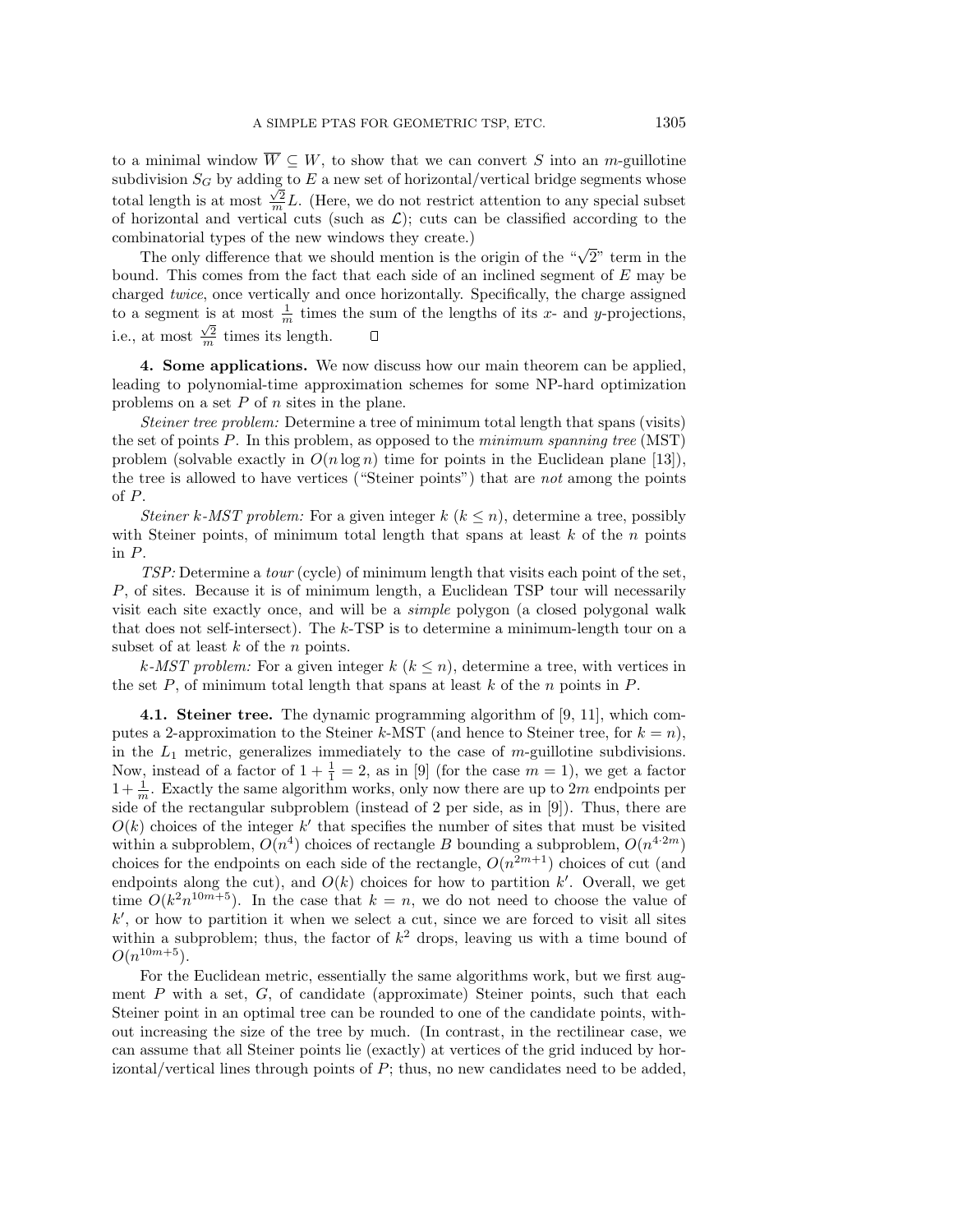1306 JOSEPH S. B. MITCHELL

since these grid points are potential subdivision vertices in the dynamic programming recursion that searches for a shortest possible m-guillotine subdivision.) One choice of set G that works is to let G be a regular (square) grid of  $O(n^2M^2)$  points, with spacing  $\frac{diam(P)}{nM}$ , for some  $M \geq m$ . Then, each Steiner point in an optimal tree can be rounded to such a grid point by adding a segment of length less than  $\frac{diam(P)}{nM}$ ; this adds an overall length of only  $\frac{diam(P)}{M} \leq \frac{diam(P)}{m} \leq (\frac{1}{m})L^*$  to the optimal tree, where  $L^*$  is the length of the optimal tree. Our dynamic programming algorithm, then, searches for a minimum-length m-guillotine subdivision that spans all (or at least  $k$ ) of the points of  $P$ , while allowing vertices of the subdivision to be placed at any of the points  $P \cup G$ .

COROLLARY 4.1. Given any fixed positive integer  $m$ , and any set of n points in the plane, there is an  $n^{O(m)}$ -time algorithm to compute a Steiner spanning tree (or Steiner k-MST) whose length is within a factor  $(1 + \frac{1}{m})$  of the minimum.

4.2. TSP. For the TSP, we again apply dynamic programming, since the main theorem gives us an easy way to decompose the problem recursively.

COROLLARY 4.2. For any fixed positive integer m, there is an  $O(n^{20m+5})$  algorithm to compute an approximate TSP whose Euclidean length is within a factor  $(1+\frac{2\sqrt{2}}{\alpha^m})$  of optimal. (For the  $L_1$  metric, the factor is  $(1+\frac{2}{m})$ , and the time bound  $O(n^{10m+5})$ .)

*Proof.* (We present the details for the Euclidean metric; details for the  $L_1$  metric are similar.) Let  $T^*$  be a minimum-length TSP tour for  $P$ , and let  $L^*$  denote its length.

The structure of the proof is typical of many approximation results: (a) We show that  $T^*$  can be transformed into a special type of subdivision of length at most  $(1+\frac{2\sqrt{2}}{m})L^*$ ; (b) we give a dynamic programming algorithm to compute (exactly) a shortest subdivision, having edge set  $E_G^*$ , of this special type; and (c) we show how to obtain a tour of P from the resulting subdivision, with the tour having length at most that of the subdivision.

(a) Transforming  $T^*$ . We know that  $T^*$  is a simple polygon with vertices P. Following the proof of Theorem 3.1, we add segments  $(m$ -spans of favorable cuts), called "bridges," to the subdivision  $T^*$ , in order to make it m-guillotine; however, when we add an m-span segment (corresponding to cut  $\ell$ ), we *double* it, creating a second copy that lies on top of the first copy. (The reason for the doubling will be made apparent below, in step (c).) Furthermore, we "slide" the doubled bridge, parallel to itself and in the direction that decreases (or does not increase) the length of the bridge, until it lies on a vertical/horizontal line through some point of P. The result is a *pinned double bridge*, "pinned" by this line through a point in P. We let S denote the resulting subdivision, and let  $E$  denote its edge set (including the doubled segments). The length of E is at most  $\left(1+\frac{2\sqrt{2}}{m}\right)L^*$ , since, by Theorem 3.1, the bridges that we add have total length, prior to doubling, of at most  $\frac{\sqrt{2}}{m}L^*$ .

(b) Dynamic programming algorithm.

Input to Subproblem (see example in Figure 4.1):

- 1. A rectangle R, corresponding to a minimal window, determined by (up to) four points of P, together with some subset of the  $O(m)$  edges defining the boundary information (below).
- 2. Boundary information specifying  $\leq 2m$  crossing segments (each determined by a pair of points in  $P$ ) that cross the boundary of  $R$ , and at most one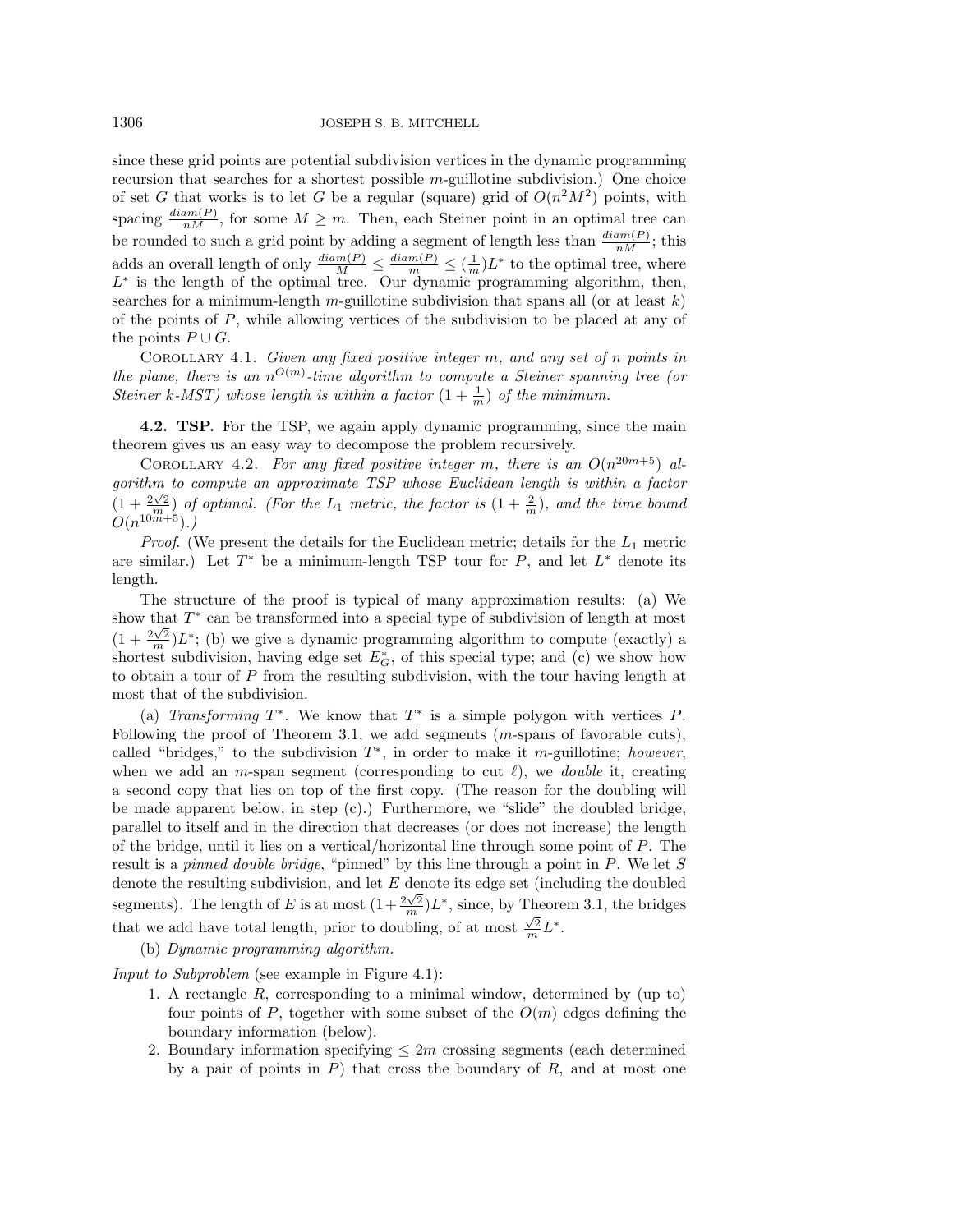

Fig. 4.1. Example subproblem for TSP dynamic program: The window W is determined by the vertices  $v_1, v_2$ , and the segment  $v_3v_4$  (on which its lower left corner is in contact). There are two bridges,  $B_1$  (which is pinned at some coordinate left of the left boundary of W) and  $B_2$  (pinned at the y-coordinate of  $v_2$ ). Bridge  $B_1$  is required to have an odd number of segments incident on it, while bridge  $B_2$  is required to have an even number. The partition  $P$  specifies the interconnections indicated by trees  $C_1$  and  $C_2$ . For vertex  $v_2$ , both incident edges are required to be within W; for vertex  $v_1$ , only one incident edge must be within W. All points within W, not yet incident on some segment crossing the boundary, are required to have degree two. Short dashed segments indicate a feasible possible set of interconnections.

(pinned) bridge, per side of  $R$ , together with the parity (odd vs. even) of the number of edges of  $E_G^* \cap R$  that must be incident on it.

3. Connectivity constraints, given in the form of a partition,  $P$ , of the set of crossing segments and bridges, indicating which subsets are required to be connected within subproblem R.

Objective:

Compute a minimum-length  $m$ -guillotine subdivision, with edge set  $E_G^*$ , such that  $(1)$  the subdivision uses only segments joining points of P or *doubled* vertical/horizontal bridge segments that are pinned, (2) all boundary information is satisfied, (3) every point of  $P$  within  $R$  has degree two, and (4) all connectivity constraints within R are satisfied.

Note that there are  $O(n^4 \cdot (n^{4m})^4) = O(n^{16m+4})$  possible inputs (subproblems), since there are  $O(n^4)$  choices of R, and  $O(n^{4m})$  choices of crossing segments on each of the four sides of R. (The number of possible connectivity constraints and boundary information is constant for fixed m.)

The initial call to the recursion will ask for a solution for the case that  $R$  is the bounding box of  $P$ , with empty boundary information, and connectivity constraints that simply say that all points of  $P$  inside  $R$  must be connected (with each point having degree 2).

In the base case, if R has no points of P in its interior, then the subproblem is solved by brute force, since it has only constant size (for fixed  $m$ ). Otherwise, we can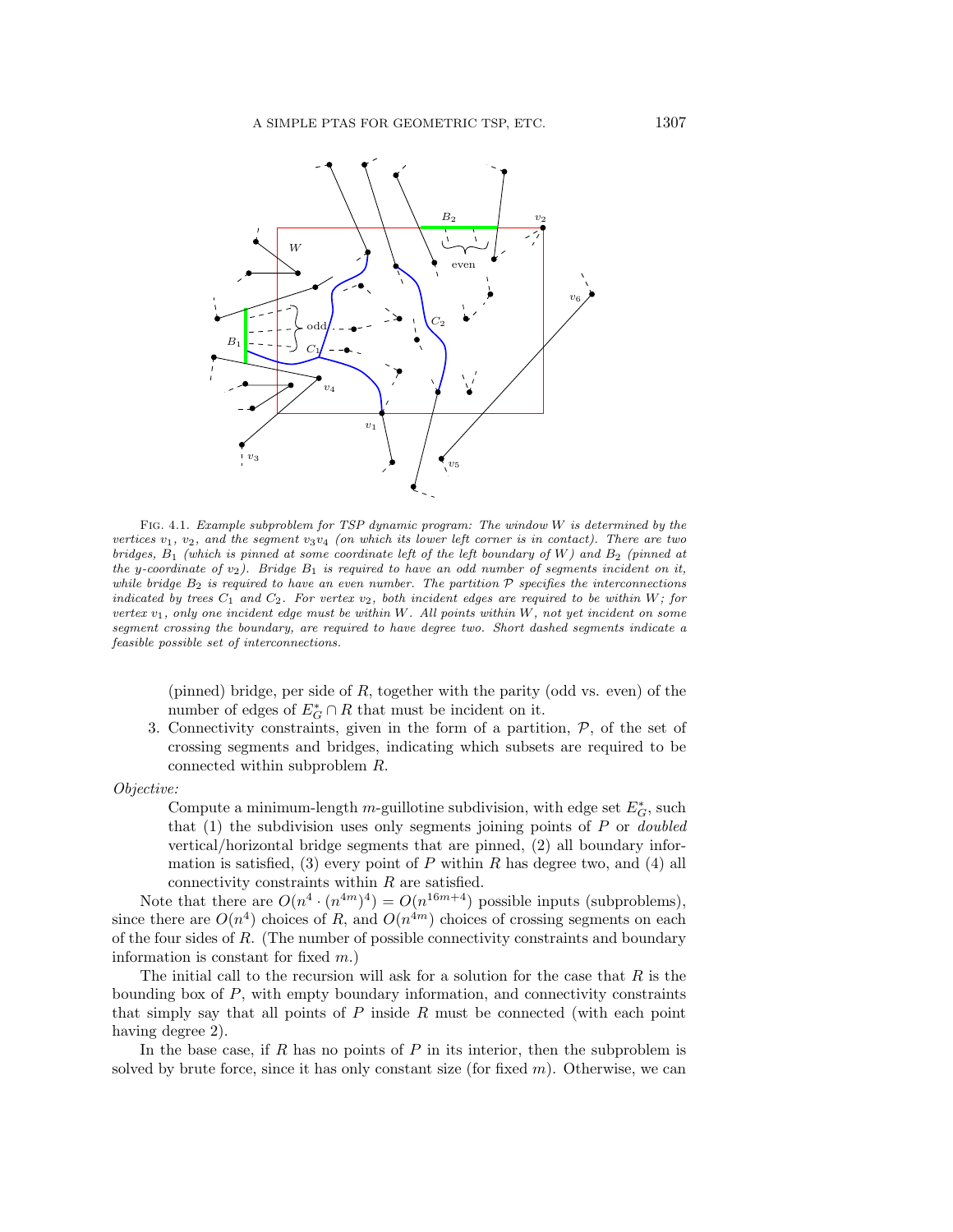solve the subproblem recursively, optimizing over all choices associated with a cut:

- 1.  $O(n)$  choices of a horizontal/vertical cut.
- 2.  $O(n^{4m})$  choices of new boundary information on the cut. In particular, we select  $\leq 2m$  segments (each determined by a pair of points) that cross the cut, together with the information specifying a possible bridge segment. We require that boundary information of the new subproblems be consistent with boundary information of the given problem.
- 3.  $O(1)$  (for fixed m) choices of connectivity constraints for the two new subproblems determined by the cut, subject to the requirement that these constraints be consistent with the constraints P.

Since there are  $O(n \cdot n^{4m})$  choices to make in partitioning a subproblem and there are overall  $O(n^{16m+4})$  subproblems, we obtain an overall time complexity of  $O(n^{20m+5})$ .

(c) *Obtaining a tour.* Given the solution,  $S_G^*$ , to the dynamic program, we claim that there is an Eulerian subgraph of  $E_G^*$  (the edge set of  $S_G^*$ , *including* doubled bridges) that covers  $P$ , so that any Eulerian cycle defines a tour of  $P$ , and the length of this tour is at most the length of  $E_G^*$ .

Now, by the constraints imposed in the subproblems of the dynamic programming algorithm, all vertices of  $S_G^*$  have even degree, *except* possibly those that lie along a bridge segment (that is an m-span of some perfect cut). But the fact that bridge segments have their lengths *doubled* allows us to make all vertices along bridges have even degree as well, by keeping an appropriate subset (selection of subsegments) of the second copy of a bridge: Consider the vertices along a single copy of the bridge, and use subsegments from the second copy of the bridge to link, consecutively, those vertices along the bridge that have odd degree. There will necessarily be an even number of odd-degree vertices along a bridge, since we require that a bridge segment be incident to an even number of other segments.

Thus, by deleting some portions of the second copy of bridge segments, we obtain a subdivision covering  $P$  all of whose vertices have even degree. Then, an Eulerian cycle on the edges of this subdivision is a tour of  $P$ , whose length is at most  $(1 + \frac{2\sqrt{2}}{m})L^*$ .  $\Box$ 

**4.3. k-MST.** Suppose now that we are given an integer  $k \leq n$  and asked to find a minimum spanning tree on some subset of  $k$  of the n points  $P$ , without using Steiner points. Since we are not allowed to introduce Steiner points, e.g., where segments are incident on bridges, we use the same bridge-doubling trick as we did in writing the dynamic program for the TSP. This ensures that the only odd-degree vertices that we end up with in our optimized subdivision are those at original points of  $P$ , thereby allowing us to replace Eulerian paths, linking original sites of P, with shortcut paths that bend only at the sites  $P$ . (Naturally, we drop the requirement in the dynamic program that the points in  $P$  have degree two, and we add the parameter  $k$  to the specification of a subproblem.)

5. Conclusion. We suspect that there are many other potential applications and improvements of the results reported here. We do not yet know a characterization of the general class of problems for which our method leads to a PTAS.

While we have concentrated on  $L_1$  and Euclidean metrics, our results generalize to other metrics on points in the plane. We are currently examining possible extensions to higher dimensions.

Finally, we mention some recent results that have been discovered since the time that this paper was originally submitted. Arora [2] has recently obtained a randomized